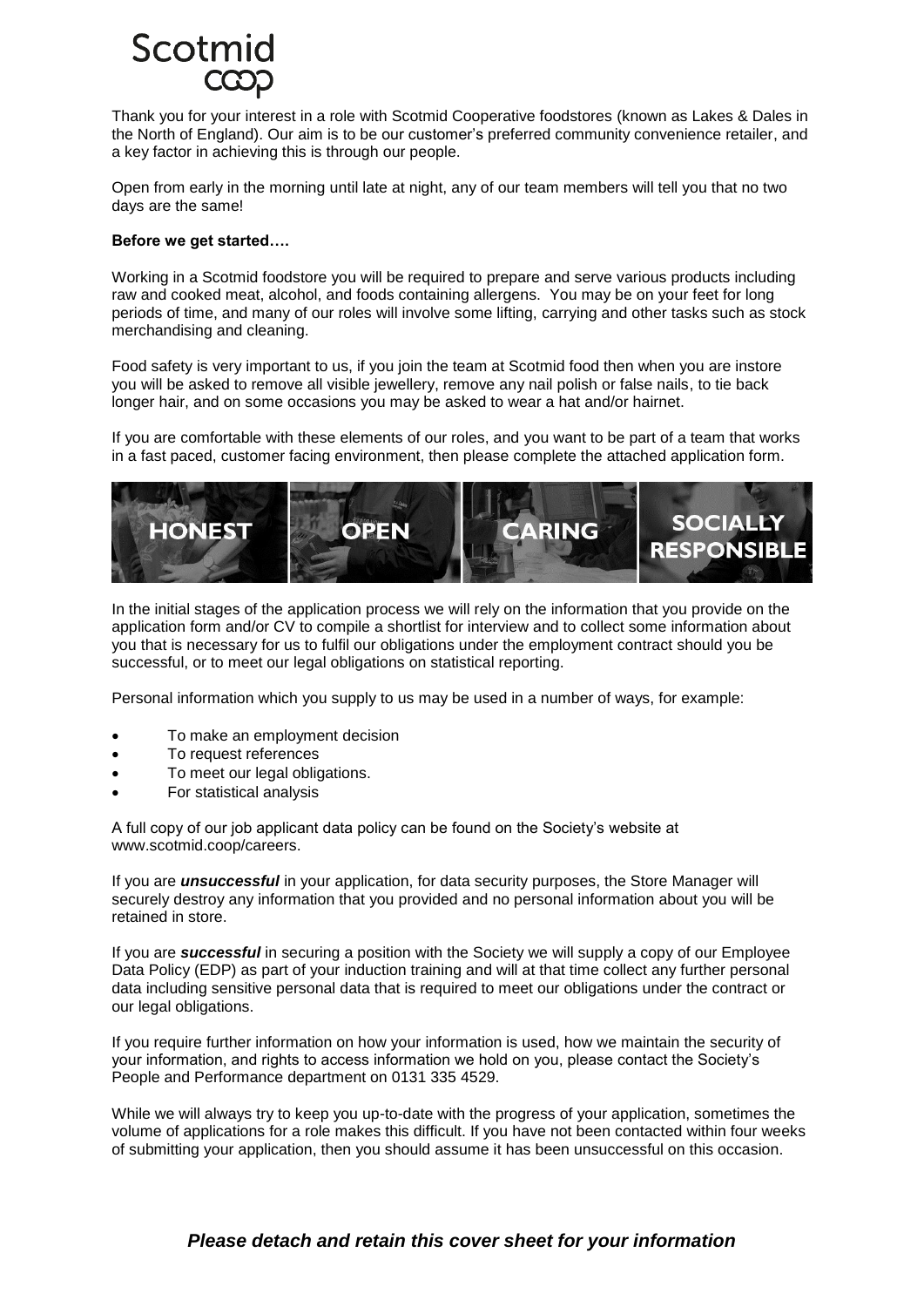

# **EMPLOYMENT APPLICATION FORM**

Please complete **all sections** using **BLOCK CAPITALS**

| <b>Vacancy Information</b>                                                                                                                                                                                                                                                                                                                                                                            |                                                |
|-------------------------------------------------------------------------------------------------------------------------------------------------------------------------------------------------------------------------------------------------------------------------------------------------------------------------------------------------------------------------------------------------------|------------------------------------------------|
|                                                                                                                                                                                                                                                                                                                                                                                                       |                                                |
|                                                                                                                                                                                                                                                                                                                                                                                                       | Have you worked for the Society before? YES/NO |
| Vacancy reference number: ____________________________                                                                                                                                                                                                                                                                                                                                                |                                                |
| <b>Your Personal Details</b>                                                                                                                                                                                                                                                                                                                                                                          |                                                |
|                                                                                                                                                                                                                                                                                                                                                                                                       |                                                |
|                                                                                                                                                                                                                                                                                                                                                                                                       |                                                |
|                                                                                                                                                                                                                                                                                                                                                                                                       |                                                |
|                                                                                                                                                                                                                                                                                                                                                                                                       |                                                |
|                                                                                                                                                                                                                                                                                                                                                                                                       |                                                |
| If you are happy for us to contact you by email please provide your email address below:                                                                                                                                                                                                                                                                                                              |                                                |
| Do you have a valid National Insurance Number?                                                                                                                                                                                                                                                                                                                                                        | <b>YES/NO</b>                                  |
| Do you have proof of your entitlement to work in the UK?                                                                                                                                                                                                                                                                                                                                              | <b>YES/NO</b>                                  |
| All applicants who are successful for interview will be required to present their original documents to prove their<br>eligibility to work in the UK, and to provide a photocopy of the original documents that the Society will retain.                                                                                                                                                              |                                                |
|                                                                                                                                                                                                                                                                                                                                                                                                       |                                                |
| <b>Criminal/Civil Convictions</b><br>Please give details of any criminal or civil convictions which are not spent under the Rehabilitation of Offenders Act<br>1974. A spent conviction is a conviction which, under the terms of Rehabilitation of Offenders Act 1974, can be<br>effectively ignored after a specified amount of time. The amount of time for rehabilitation depends on the sentence |                                                |
| imposed, not on the offence.                                                                                                                                                                                                                                                                                                                                                                          |                                                |

**If none, please state none – do not leave blank.** 

Should you be successful in obtaining employment with the Society you are required to keep us up to date with any future criminal or civil convictions. You may also be required to successfully complete Post Office Limited's security and background checking processes, if the store you are recruited to operates a Post Office counter.

\_\_\_\_\_\_\_\_\_\_\_\_\_\_\_\_\_\_\_\_\_\_\_\_\_\_\_\_\_\_\_\_\_\_\_\_\_\_\_\_\_\_\_\_\_\_\_\_\_\_\_\_\_\_\_\_\_\_\_\_\_\_\_\_\_\_\_\_\_\_\_\_\_\_\_\_\_\_\_\_\_\_\_\_\_\_\_\_\_\_\_\_

| If any of your relatives are employed by the Society, Emergency Contact Details<br>state their name, place of work and their relationship Name of emergency contact:<br>to you below: |         |
|---------------------------------------------------------------------------------------------------------------------------------------------------------------------------------------|---------|
|                                                                                                                                                                                       | Tel No. |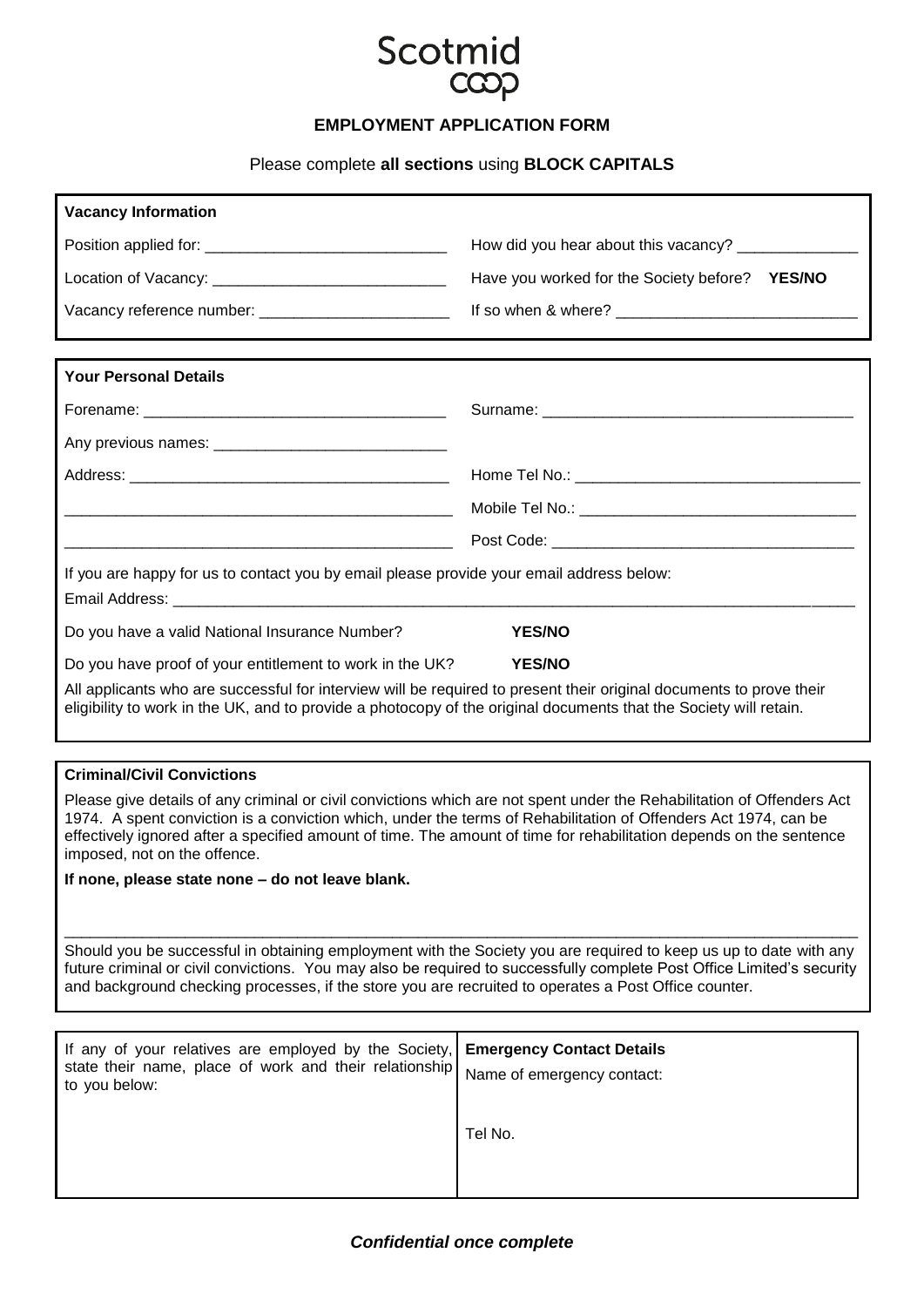# **Your Experience and Qualifications**

Depending on the role you have applied for, if you are successful in being appointed to a position with us, we may provide you with training and development to achieve role-appropriate qualifications (if you don't already have them).

## **Do you already have any of the following qualifications?**

| Elementary Food Hygiene (level 2)   | <b>YES/NO</b> | Date Achieved: <b>Example 20</b> |
|-------------------------------------|---------------|----------------------------------|
| Intermediate Food Hygiene (level 3) | <b>YES/NO</b> | Date Achieved:                   |
| Personal Licence Holder             | <b>YES/NO</b> | Date Achieved:                   |

If Personal Licence held for more than 5 years, date Refresh Training took place: \_

**Please tell us about any other Professional Qualifications, Memberships or training you have had that you feel is relevant to your application:** 

#### **About You**

Why would you like to work in a Scotmid foodstore?

What about the role you have applied for interests you the most?

If you have experience of working in a 'food to go' environment, what did you enjoy most about it?

How does the role you have applied for fit with your overall career plan?

How would your friends or colleagues describe you?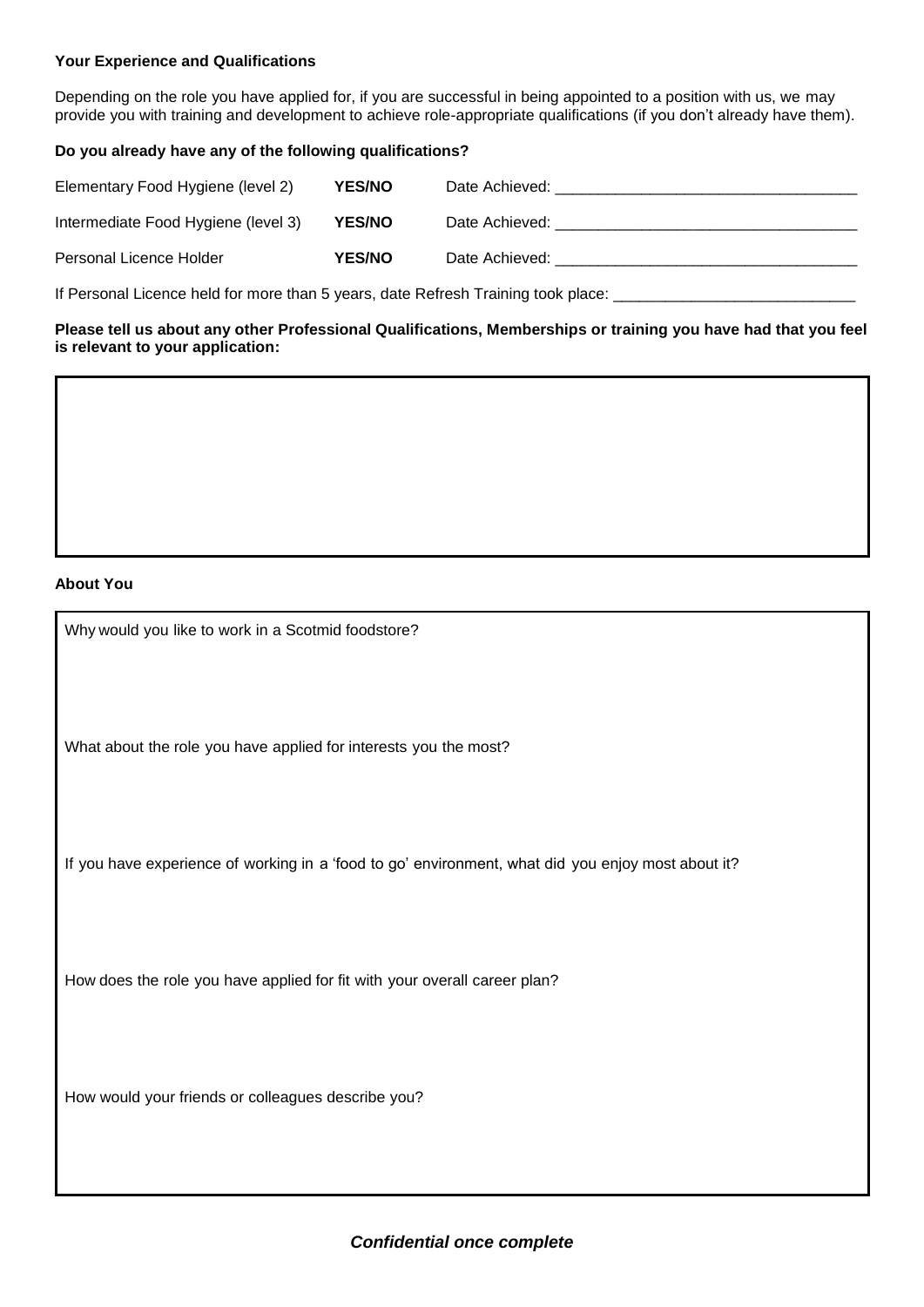#### **Your Previous Employment Details**

Please record your previous employment details **starting** with your present or most recent employer and remembering to include any previous employment with Scotmid. If you are also submitting your CV please tick  $(v)$  this box  $\square$ 

| Date from                                       | Date to |  | Your Job Title |  |
|-------------------------------------------------|---------|--|----------------|--|
| <b>Employer Name</b>                            |         |  |                |  |
| <b>Employer Contact Name</b><br>& Email Address |         |  |                |  |
| <b>Employer Address</b>                         |         |  |                |  |
| Your Responsibilities                           |         |  |                |  |
| Your Reason for Leaving                         |         |  |                |  |
| Date from                                       | Date to |  | Your Job Title |  |
| <b>Employer Name</b>                            |         |  |                |  |
| <b>Employer Contact Name</b><br>& Email Address |         |  |                |  |
| <b>Employer Address</b>                         |         |  |                |  |
| Your Responsibilities                           |         |  |                |  |
| Your Reason for Leaving                         |         |  |                |  |
| Date from                                       | Date to |  | Your Job Title |  |
|                                                 |         |  |                |  |
| <b>Employer Name</b>                            |         |  |                |  |
| <b>Employer Contact Name</b><br>& Email Address |         |  |                |  |
| <b>Employer Address</b>                         |         |  |                |  |
| Your Responsibilities                           |         |  |                |  |
| Your Reason for Leaving                         |         |  |                |  |
| Date from                                       | Date to |  | Your Job Title |  |
| <b>Employer Name</b>                            |         |  |                |  |
| <b>Employer Contact Name</b><br>& Email Address |         |  |                |  |
| <b>Employer Address</b>                         |         |  |                |  |
| Your Responsibilities                           |         |  |                |  |

Please give reasons for any breaks in your employment history:

#### **Your Notice Period**

If your application is successful when would you be able to start work?

# **Your References**

We will usually ask your current or previous employers (as shown above or on your CV) for references. While these will not normally be taken up until you have accepted our offer of employment, your continued employment with us will be subject to the receipt of satisfactory references. If you do not want us to contact your current or previous employer(s) please let us know why.

# *Confidential once complete*